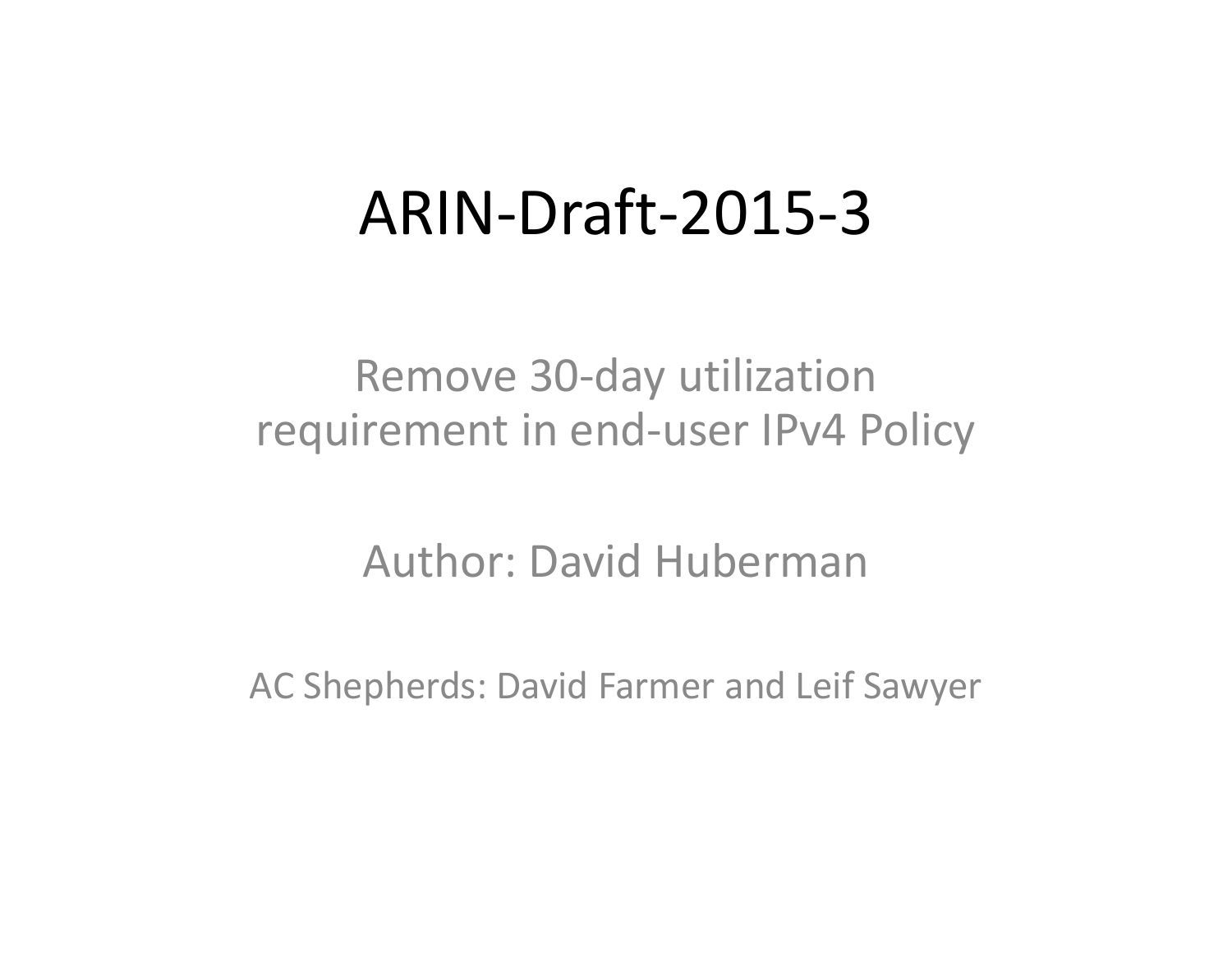### Problem Statement

• End‐user policy is intended to provide end‐ users with <sup>a</sup> one year supply of IP addresses. Qualification for <sup>a</sup> one‐year supply requires the network operator to utilize at least 25% of the requested addresses within 30 days. This text is unrealistic and should be removed.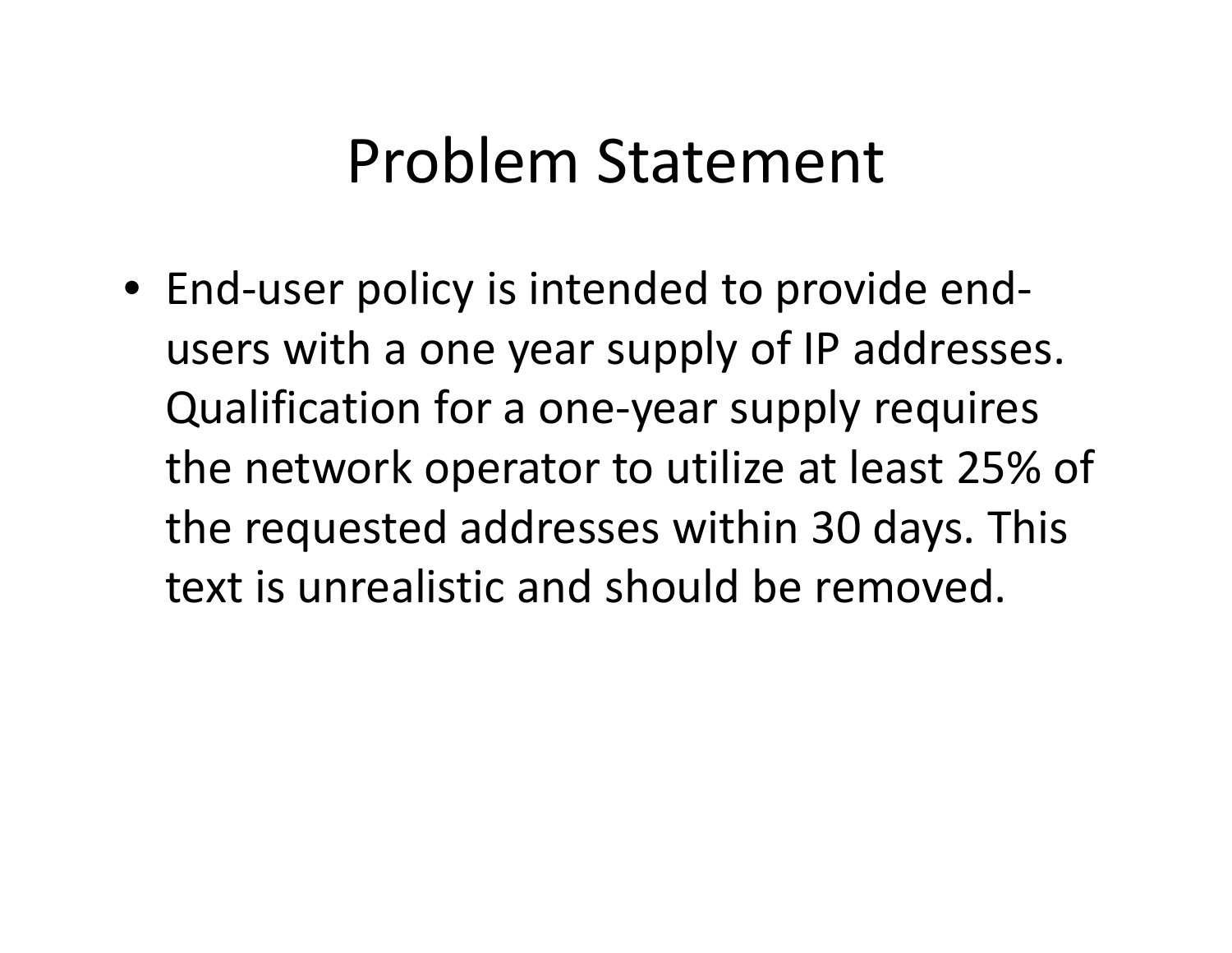## Current Policy Statement

•Current text of Section 4.3.3 reads:

"Utilization rate of address space is <sup>a</sup> key factor in justifying <sup>a</sup> new assignment of IP address space. Requesters must show exactly how previous address assignments have been utilized and must provide appropriate details to verify their one‐year growth projection. The basic criteria that must be met are:

- A 25% immediate utilization rate, and
- •A 50% utilization rate within one year.

A greater utilization rate may be required based on individual network requirements. Please refer to RFC 2050 for more information on utilization guidelines."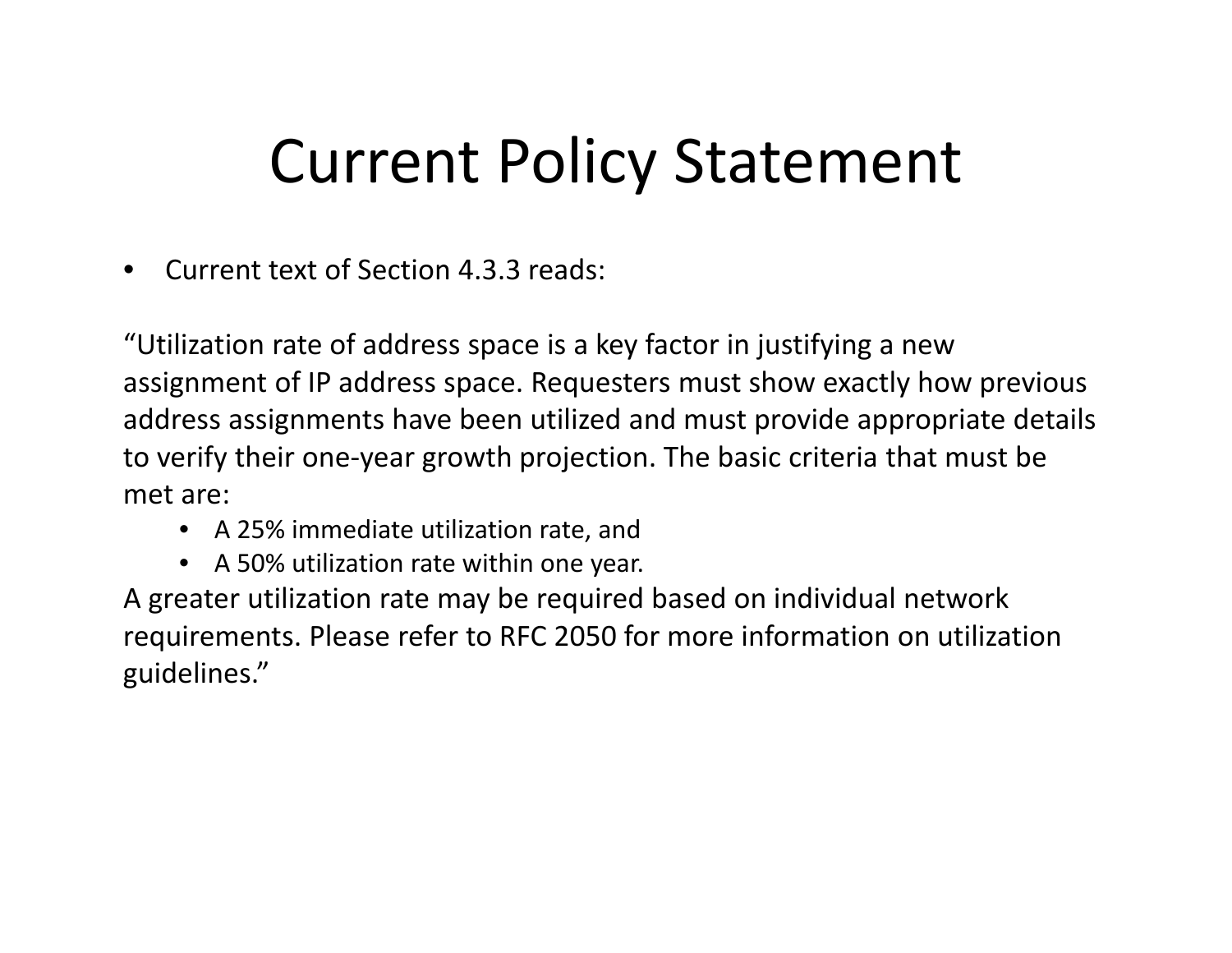# Proposed Policy Statement

 $\bullet$ • Current text of Section 4.3.3 to be changed to read:

"Utilization rate of address space is <sup>a</sup> key factor in justifying <sup>a</sup> new assignment of IP address space. Requesters must show exactly how previous address assignments have been utilized and must provide appropriate details to verify their one‐year growth projection.

The basic criteria that must be met is <sup>a</sup> 50% utilization rate within one year.

A greater utilization rate may be required based on individual network requirements. Please refer to RFC 2050 for more information on utilization guidelines."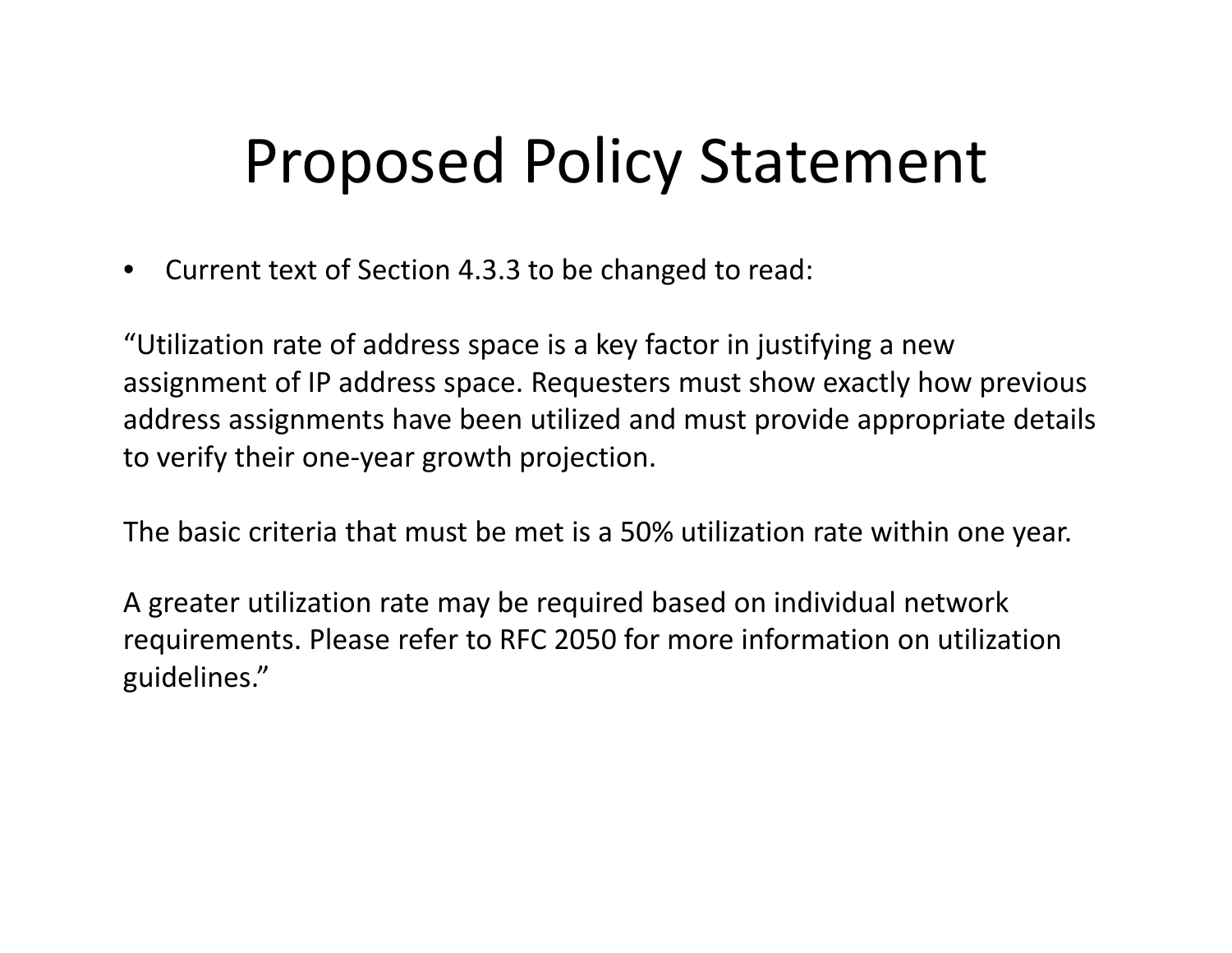### Comments

- It often takes longer than 30 days to stage equipment and start actually using the addresses.
- Growth is often not that regimented; the forecast is to use X addresses over the course of <sup>a</sup> year, not to use 25% of X within 30 days.
- Third, this policy text applies to additional address space requests. It is incompatible with the requirements of other additional address space request justification which indicates that 80% utilization of existing space is sufficient to justify new space.